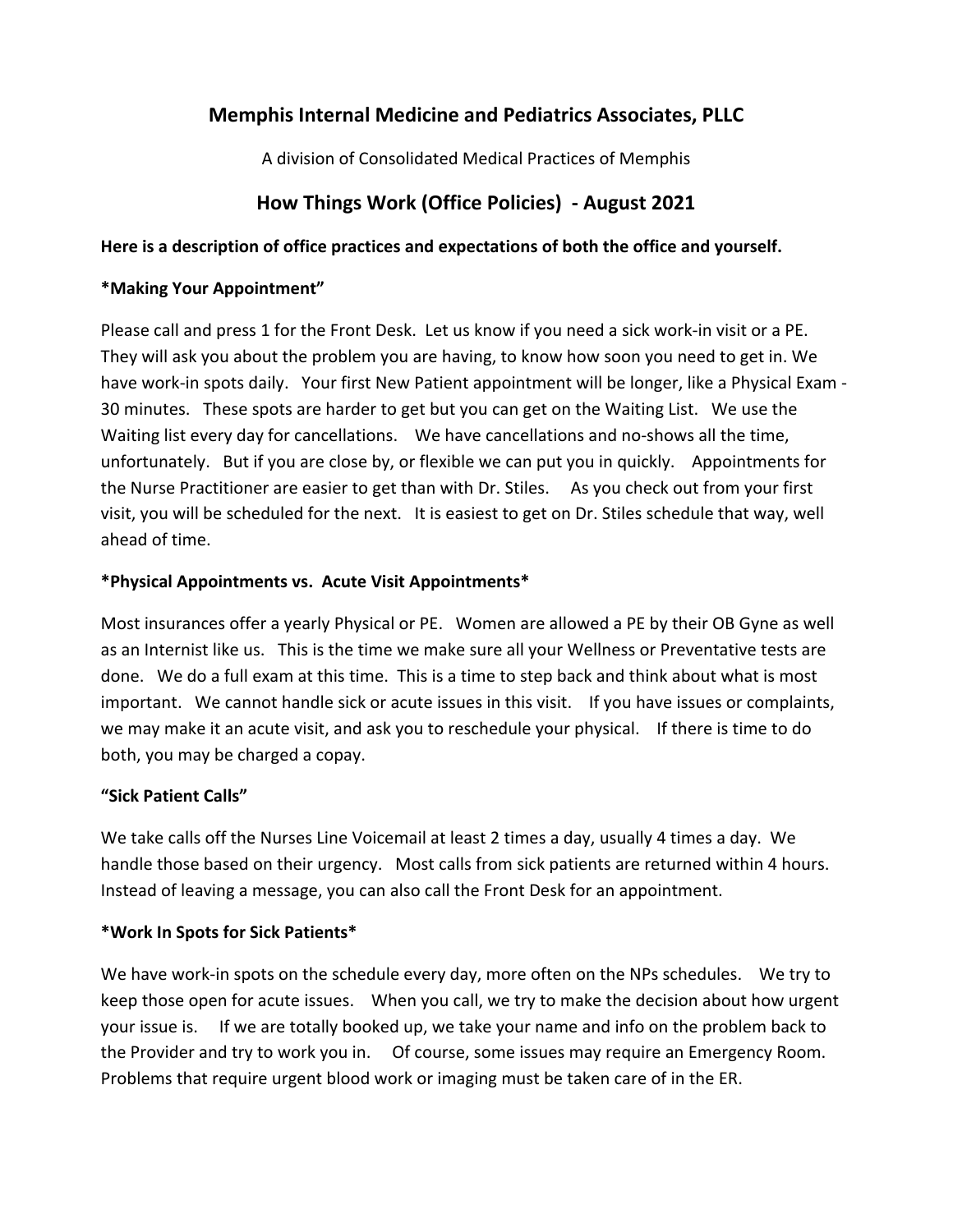#### **\*Which Provider are you Seeing?\***

Dr. Stiles has recently joined with Dr. Warren, and she has several Nurse Practitioners (NPs) who she trusts, who undergo rigorous training and vetting. They work together on complicated patients and often confer with each other throughout the day. When you make your appointment you get to choose your Provider and our staff should be clear about who you are seeing. Our NP's help so much. Many acute issues need to be seen right away. If you need in urgently, please see whomever is available.

### **\*Preparing Yourself for Your Appointments\***

New Patients - please print out our New Patient paperwork from our website and fill it out at home. That will save you 15-30 minutes. Please bring all medicine, or current medication list, with you to every appointment. Please include vitamins and herbals. If you are a Diabetic, please bring your Glucometer or Log book.

#### **Insurance Card, Info**

We must get the insurance info before the visit. – Primary and Secondary insurances. Also, you MUST BRING THE CARDS. Our computer verifies insurance before you arrive. This helps minimize billing issues. Sometimes the insurance company must verify with YOU that there is no other insurance. You must answer this call before they will pay the claim.

#### **\*Fasting for Your Physical\***

If you need a physical or need fasting blood-work please fast for at least 4 hours prior to your appointment time. (You may drink water or black coffee). So just skip the meal prior. If in early afternoon, skip lunch. Late afternoon – no snacks after early lunch or late breakfast.

#### **\*Wait Times in the Office\***

We try to minimize your wait time by having appointment times be 15 minutes and 30 minutes. Some visits are quicker and some very complicated. We do have many very complicated patients. Please realize that we try to give everyone the time they need. Some day you might need that extra time. Some day there may be more sick people needing to be seen. We apologize if you have to wait.

#### **\*Insurance Coverage\***

Please be aware of what your insurance benefits are. If you would like a vaccination or a special blood test please contact your insurance first to see if it is covered. Please bring your insurance card with you to every appointment. Please be aware most insurance companies are covering a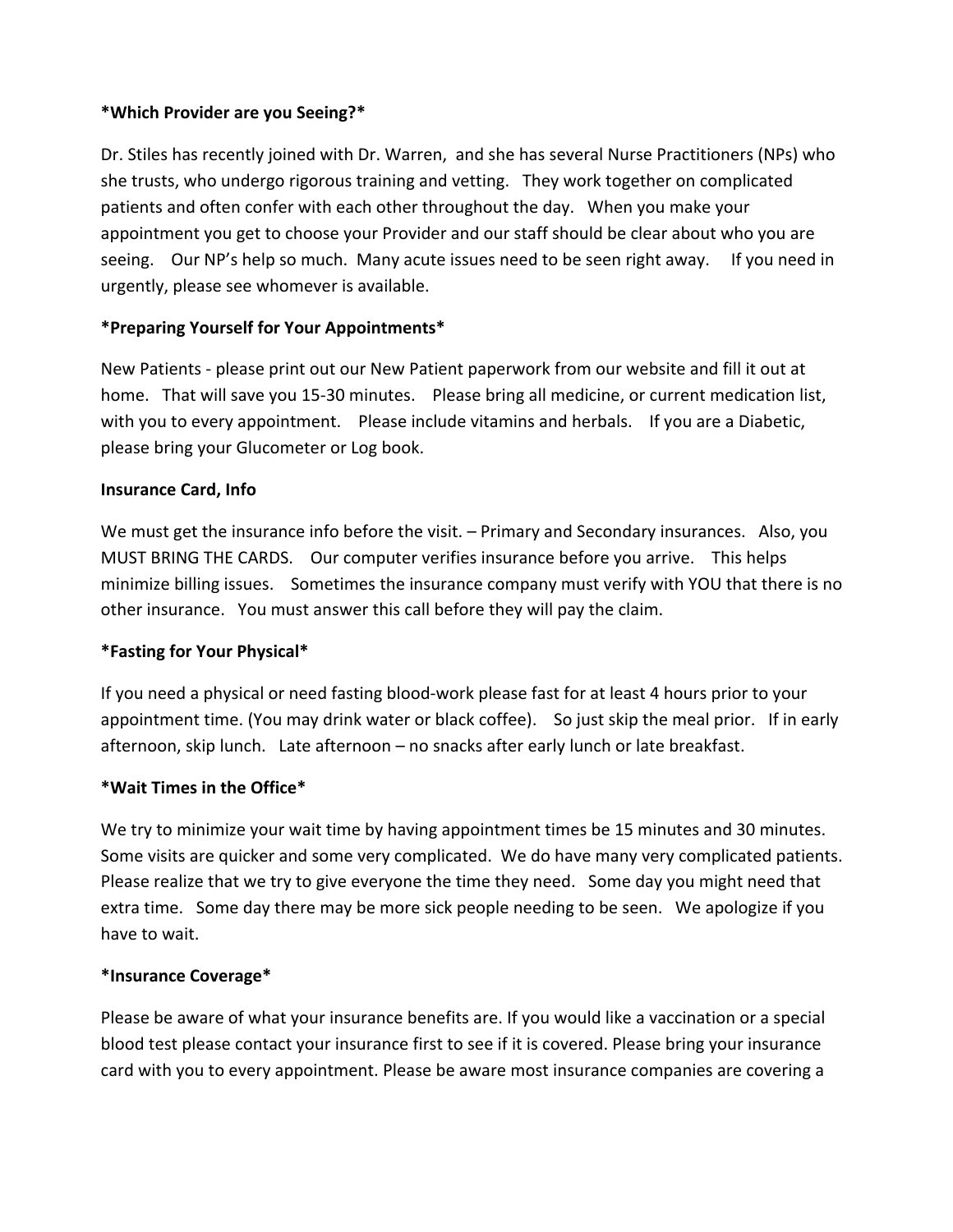Physical Exam or Well Visit at 100% with no co-pay. However, it must strictly be a well visit. If any acute problems are treated then you will be subject to pay your co-pay.

#### **\*Co Insurance and Deductibles"\***

For followup or issue based visit, your Co-insurance or Deductible may apply. Sometimes it applies anyway to items in the PE. For example, United and Humana will not cover EKGs as preventative. We don't always know what things are excluded or would require Co-Insurance. These tests are ordered at our discretion. If you are over 40, with risk factors like smoking, hypertension, or high cholesterol, I may perform an EKG and you may be responsible for some part of this cost.

### **\*Our Billing Office\***

Since we are a division of Consolidated Medical Practices of Memphis, this name will appear on any statements from us. If you have any questions about a statement or bill please contact our billing office at 901-261-5825. However, our front desk person and Sheila,, the office manager, can help at the office. They can try to figure out what the problem is and sometimes fix it. They should be able to help you with a payment plan. Unfortunately, when a bill goes unpaid too long, the Billing office freezes the account. We urge you to pay something even if a part of the bill is being disputed. We will keep urgent medications refilled for up to a year.

# **\*No Show/ Cancelation Policy\***

 If you do not show up for your scheduled appointment, or do not give 24 hours notice of cancelation, you will be subject to a \$25 fee. Your insurance will not cover this and you will have to pay out of pocket.

#### **\*Late for Appointment\***

If you are more than 20 minutes late for your appointment, you may be asked to reschedule. You can wait and be seen if there is a slowdown or no-show. Being late isn't fair to the patients that come after you.

#### **\*Refills\***

If you are low on a medication, check your bottle label. If you have refills and the end date hasn't arrived (1 year after the original) – then call the PHARMACY. When your bottle says you are out of refills or that the date of refills is past, then you need to call US. When you call us, you should get a message that says "Push 2 for Refills". This is the Nurses Voicemail. When leaving a refill voicemail, please leave **your name, date of birth, pharmacy name and location**, **and if you need a 30 day or 90 day refill**. We take these messages off multiple times a day. We ask you to give us 3 days for med refills. Refills will not be made on weekends. Please be organized and call on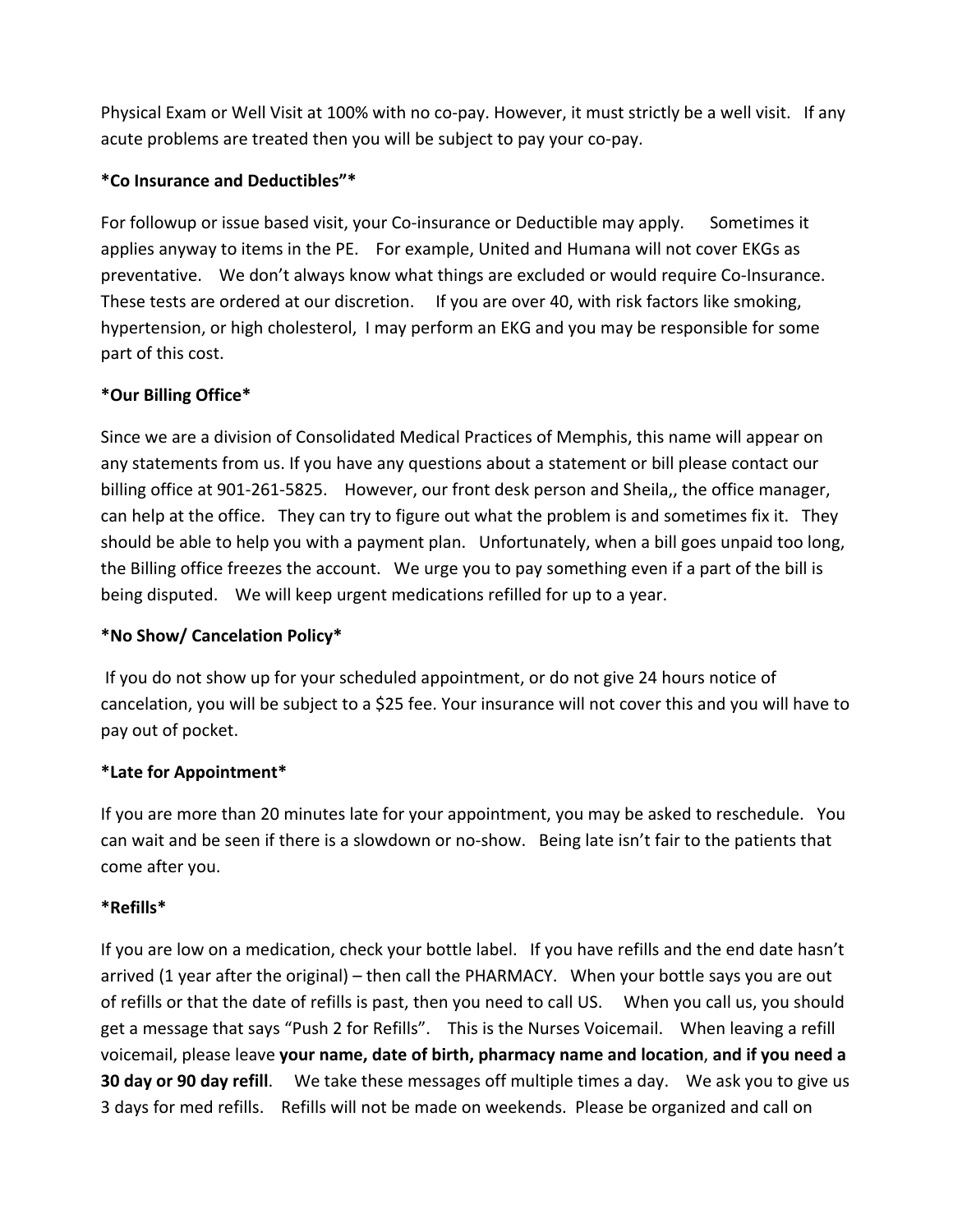time. Sometimes the pharmacy auto-faxes us a refill form. Sometimes they SAY they will but we don't get it. Be sure MY name is on your bottles. We will refill most important meds like blood pressure meds for a long time. We won't cut you off, if you have insurance issues and can't get in for your visit. Special meds – like heart or transplant meds –you need to get refills from that specialist. Doses of those meds are critical.

#### **\*Responsible for Your Meds\***

We give everyone a copy of their Med List nearly every visit. If you have multiple meds – please check this against your bottles. Check the med list from your specialist against your bottles. Check ESPECIALLY if you are having high blood pressure or feeling abnormally. SOOOO often people are unaware of what meds they are on. Bringing meds every visit can help.

#### **\*Controlled Medications\***

We don't prescribe many controlled meds. It is up to the provider as to what med they feel is best for you. Every provider has different policies and just because you get a med from your old doctor doesn't mean we will prescribe that at our office. Controlled meds are your responsibility to guard, to lock up. For some meds a urine drug screen and a signed contract are required. If you are on a controlled substance, including Testosterone, then you need a visit (or televisit) every 6 months.

#### **"ADHD Medications"**

If you are at a stable pharmacy, at a stable dose of medication, then we may be able to prescribe 3 consecutive months of medication. This is dependent on the EMR situation. These prescriptions cannot be transferred.

#### **\*Sharing Meds"**

Sharing meds is absolutely illegal and dangerous.

#### **\*Inclement Weather Policy\***

In case of inclement weather, we will follow the Memphis City Schools schedule. If inclement weather should occur while school in not in session, we will check the street and weather conditions to make our decision. If you have an appointment on a day that we decide to close, close early, or open late, we will make every effort to contact you. Please be sure to keep your phone numbers updated with us. If we decide to stay open and you do not want to take the risk, you may call and cancel your appointment and will not be charged a fee. We will also post any closings on our Facebook page.

#### **\*Medical Records Policy\***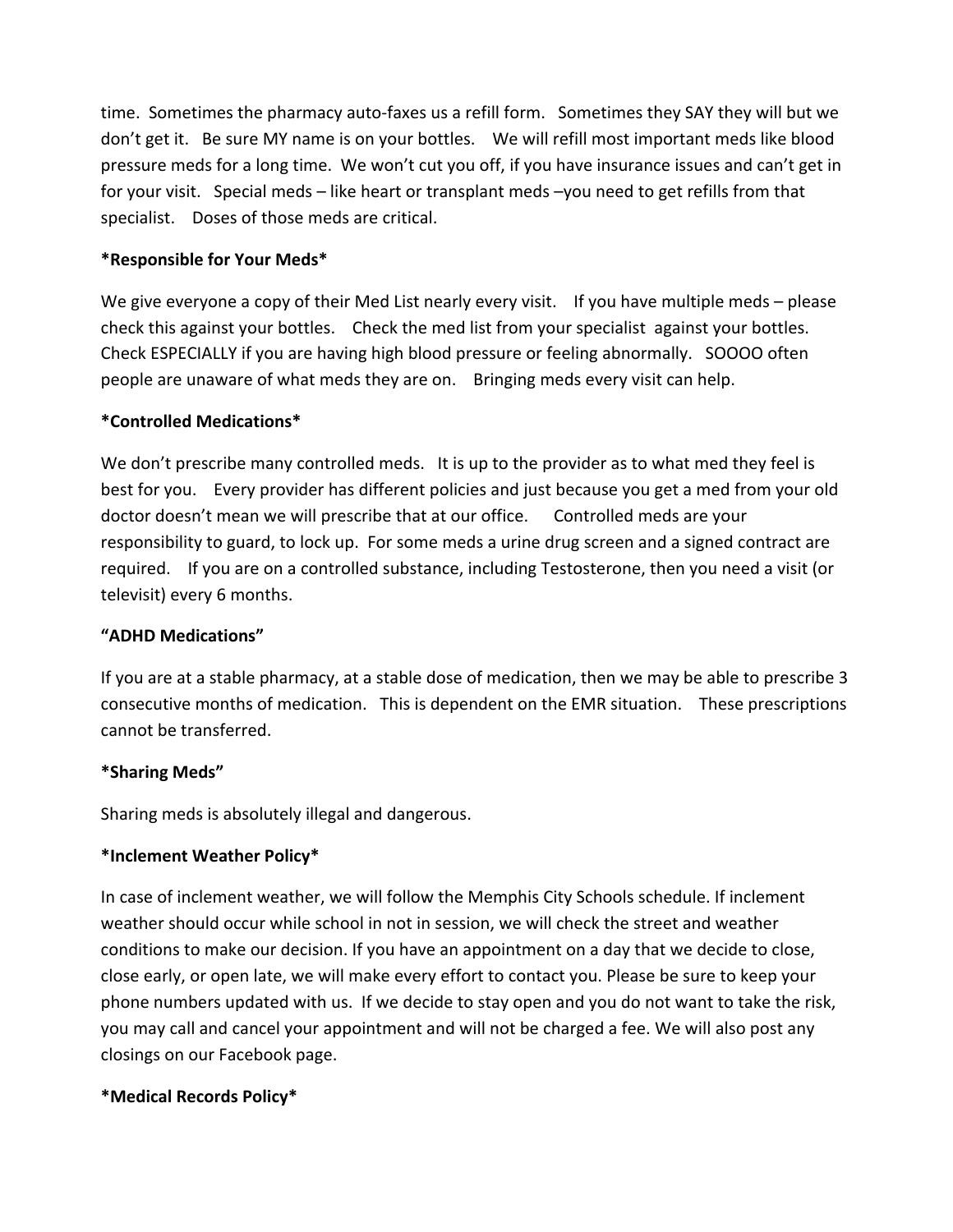If you would like a copy of your entire medical record, we will make copies for you for a fee. Fees are posted at the office. However, if you would like them faxed to another physician's office we will do that for no charge. Please allow 7-10 business days for your request. We can mail records to you or you may pick records up at the front desk.

#### **\*FMLA Papers/ Medical Forms\***

FMLA papers and some medical forms require a visit and / or sometimes a fee. Please allow 7-10 business days for them to be completed. If you would like to make an appointment to have papers filled out they will be completed during your visit.

# **\*Lab Only Visits\***

If you need to come in without seeing a physician or nurse practitioner for lab-work, injections, or vaccinations you do not need to make an appointment. You may come in anytime except for between 12:00-1:00 PM since we are closed for lunch. Please arrive at least 30 minutes prior to closing time. Some insurances (like ours!) won't pay for labs done outside of a visit. Another problem with doing this is that we may find other things that need testing in the visit. Dr. Stiles prefers that you wait and get labs done at the visit.

### **\*Lab Results\***

If there are urgent abnormal Lab results you will receive a call. For routine Labs, we call or send a "Lab Letter" within 1-4 weeks. Sign up for the **Portal** for easy sharing of results. We just need your email address to send you the invitation. You will have 2 weeks to sign up or the invitation will become inactivated.

#### **\*Radiology Results\***

For most Radiology tests that are special and diagnostic (like an ultrasound), we will call with the result. If urgent and abnormal results, then we will call you back right away. For Screening Mammograms, the Radiology center sends a letter. If you haven't heard about any radiologic test result within 2 weeks please call us.

#### **\*Patient Portal\***

We now have a Patient Portal through our EMR system, Greenway. Please sign up for this at the front desk by giving us your email address. It allows you to retrieve your labs and tests and to ask questions for the office.

#### **\*People ask "What Hospital does Dr. Stiles Goes To…? "**

Dr. Stiles sees Newborns at both Methodist Germantown and Baptist Womens. There are too many adult hospitals and too few of her to see adults at the hospital. Your insurance dictates